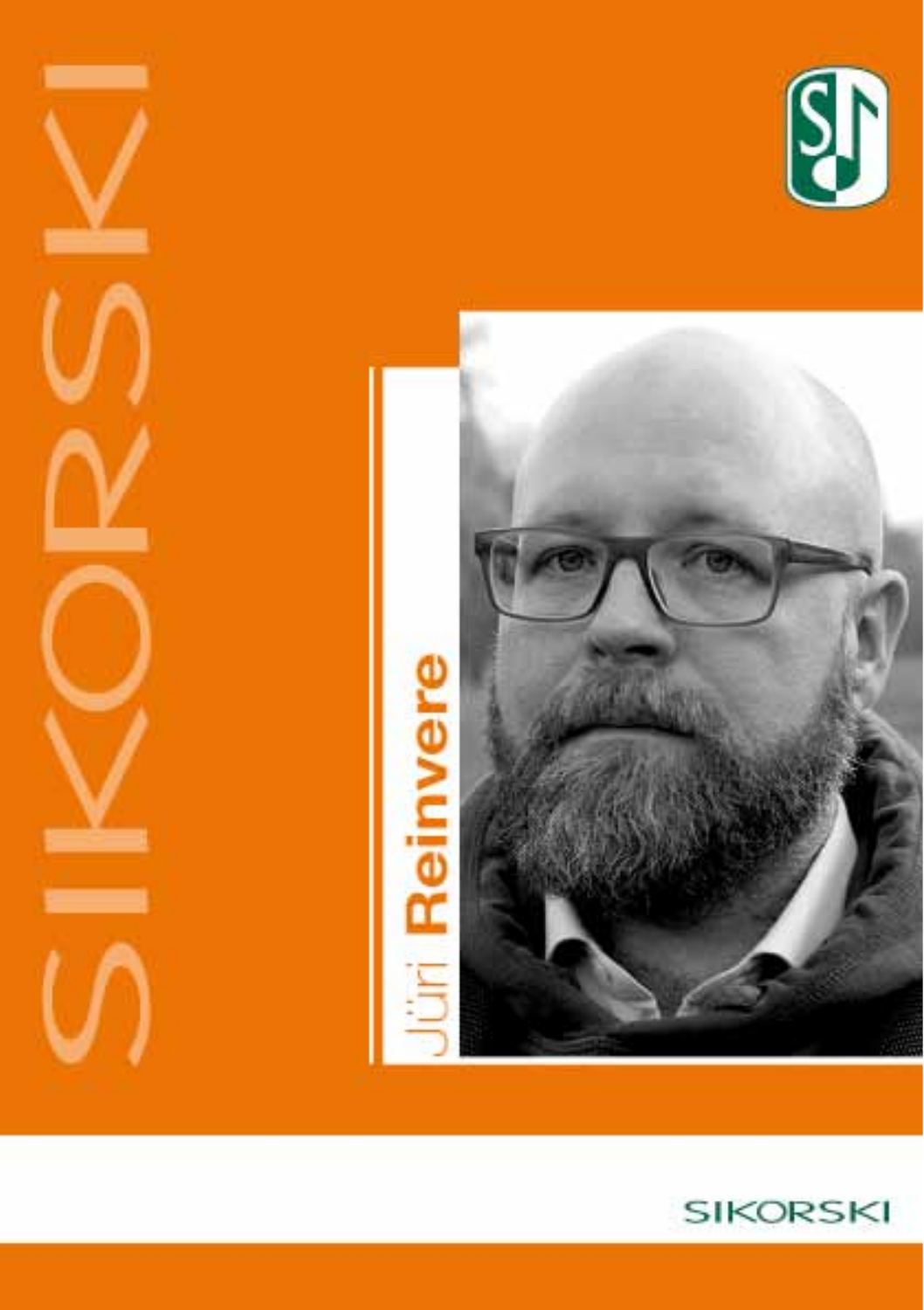





**SIKORSKI MUSIKVERLAGE HAMBURG** 

**sik 4/5666**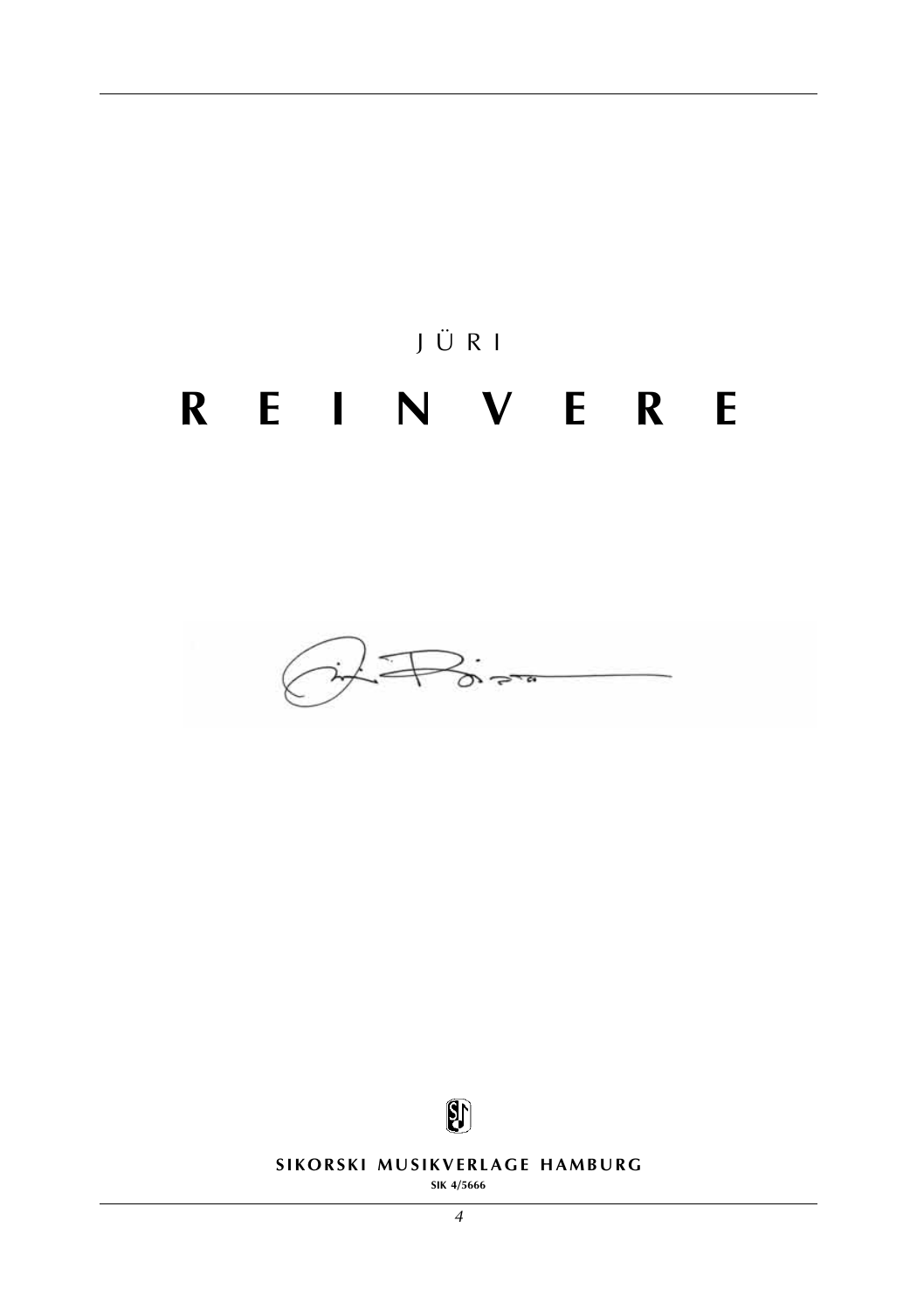### **contents**

| <b>ORCHESTRAL AND ENSEMBLE WORKS</b> 10                       |
|---------------------------------------------------------------|
| <b>CHAMBER MUSIC AND</b><br><b>INSTRUMENTAL SOLO WORKS</b> 13 |
|                                                               |
|                                                               |

sikorski Musikverlage 20139 hamburg phone: (+ 49) (0)40 / 41 41 00-0 · fax: (+ 49) (0)40 / 41 41 00-41 www.sikorski.de · contact@sikorski.de

**23 j u n e 2020**

cover photo © elly clarke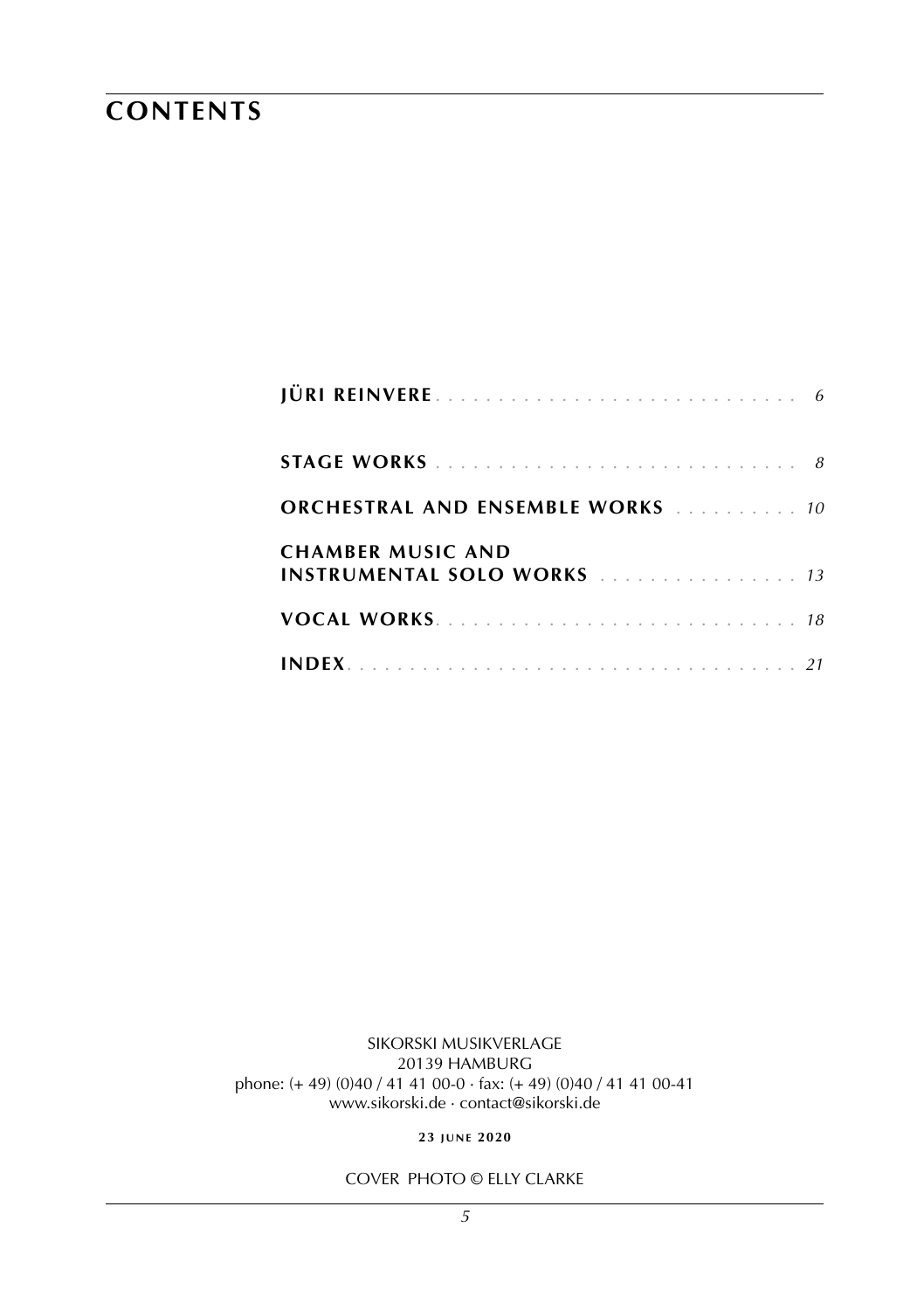# **jüri reinvere**

Jüri Reinvere is an Estonian composer, who has been living in Germany since 2005. His compositions often set to music his own poetical writings, whose complex idiom is based on a cosmopolitan life experience.

His first composition teacher was Lepo Sumera. The pianistic training he received in Tallinn took him as far as the concert exam. From 1990 to 1992 Reinvere studied composition at the Fryderyk-Chopin-Music-Academy in Warsaw. From 1994 onwards, he studied composition with Veli-Matti Puumala and Tapio Nevanlinna at the Sibelius Academy in Helsinki, earning a master's degree in 2004. Reinvere feels that his childhood and youth in Soviet Estonia, his education and studies in Finland as well as his creative friendship with pianist Käbi Laretei and film director Ingmar Bergman had a particular formative influence on his personal and artistical development.

Reinvere's aesthetics have two aspects: on the one hand, decided modernism with all its attendant harshness of sound, and a steadfastly courageous romanticism on the other. Thus, his music takes on many different sound guises. His large-scale works, especially the operas and orchestra compositions, take a middle path between the two aspects. They adhere to a psychological understanding of dramatic art, but expand the means of expression beyond the tradition familiar today. Reinvere's symphonic works merge different european orchestral traditions. Especially perceivable as an essential element in this context is the blending of coloristical sound based on French Impressionism with a German rooted orchestration technique which may be referred to as 'symbolistic'.

In his chamber music and ensemble pieces Reinvere often combines advanced methods of sound production with classical narrative structures. The stringent development of the work's form goes hand-in-hand with a thematic opening toward other art forms, questions of theology, politics, general history and everyday life. The main focus, however, remains on the immediate, sensual presence of art.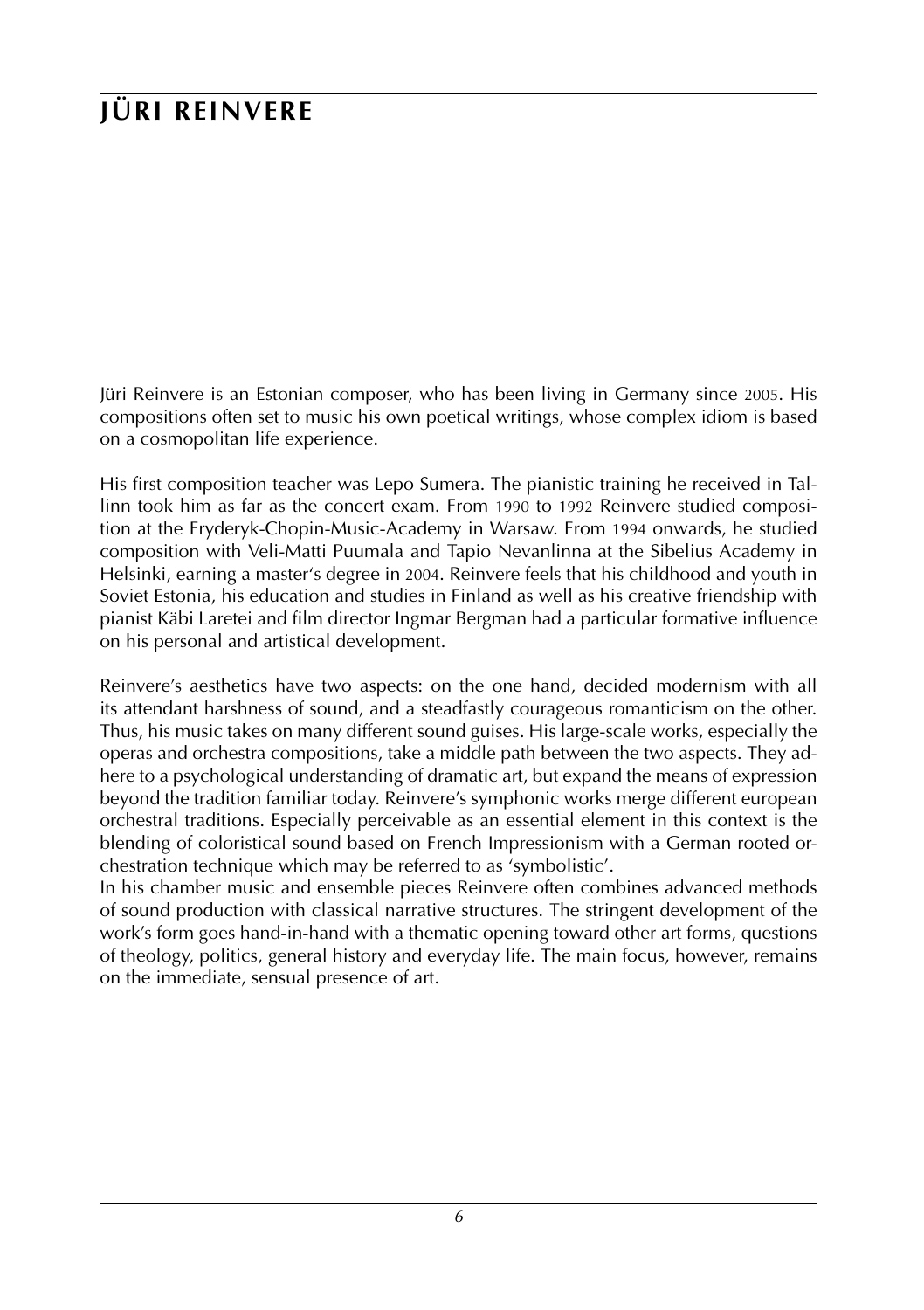Jüri Reinvere ist ein estnischer Komponist, der seit 2005 in Deutschland lebt. Seine Musik verwendet oft eigene Dichtungen, in deren komplexer Sprache eigene Erfahrungen eines kosmopolitischen Lebens eingeflossen sind.

Sein erster Lehrer in Komposition war Lepo Sumera. Die Klavierausbildung in Tallinn führte ihn bis zur Konzertreife. Von 1990 bis 1992 studierte Reinvere Komposition an der Fryderyk-Chopin-Musikakademie in Warschau. Ab 1994 begann er ein Kompositionsstudium an der Sibelius-Akademie in Helsinki, das er bei Veli-Matti Puumala und Tapio Nevanlinna 2004 abschloss. Als in besonderer Weise prägend empfindet Reinvere seine Kindheit und Jugend in Sowjetestland, seine Ausbildung und Studium in Finnland sowie die schöpferische Freundschaft mit der Pianistin Käbi Laretei und Ingmar Bergman.

Reinveres Ästhetik kennt zwei Richtungen, eine entschiedene Modernität mit allen klanglichen Härten und zugleich einen ungebrochenen Mut zur Romantik, weshalb seine Musik sehr unterschiedlich klingen kann. Seine Großwerke, besonders die Opern und Orchesterstücke, vermitteln zwischen beiden Richtungen. Sie halten an einem psychologischen Verständnis von Dramatik fest, erweitern aber die Mittel der Darstellung über die bisherige Tradition hinaus. In seinen symphonischen Werken verschmelzen unterschiedliche europäische Orchestertraditionen. Als wesentliche Elemente treten dabei ein am französischen Impressionismus orientierter koloristischer Klang in Kombination mit einer in Deutschland verwurzelten, gleichsam symbolistisch zu nennenden Instrumentationstradition besonders hervor.

In seiner Kammermusik und den Ensemblewerken verbindet Reinvere avancierte Verfahren der Klangerzeugung mit klassischen Erzählstrukturen. Die strenge Durcharbeitung der Werkgestalt geht dabei einher mit einer inhaltlichen Öffnung für andere Künste, für Fragen der Theologie, der Politik, der allgemeinen Geschichte und der alltäglichen Lebenswelt. Jedoch liegt das Gewicht auf der unmittelbar sinnlichen Präsenz der Kunst.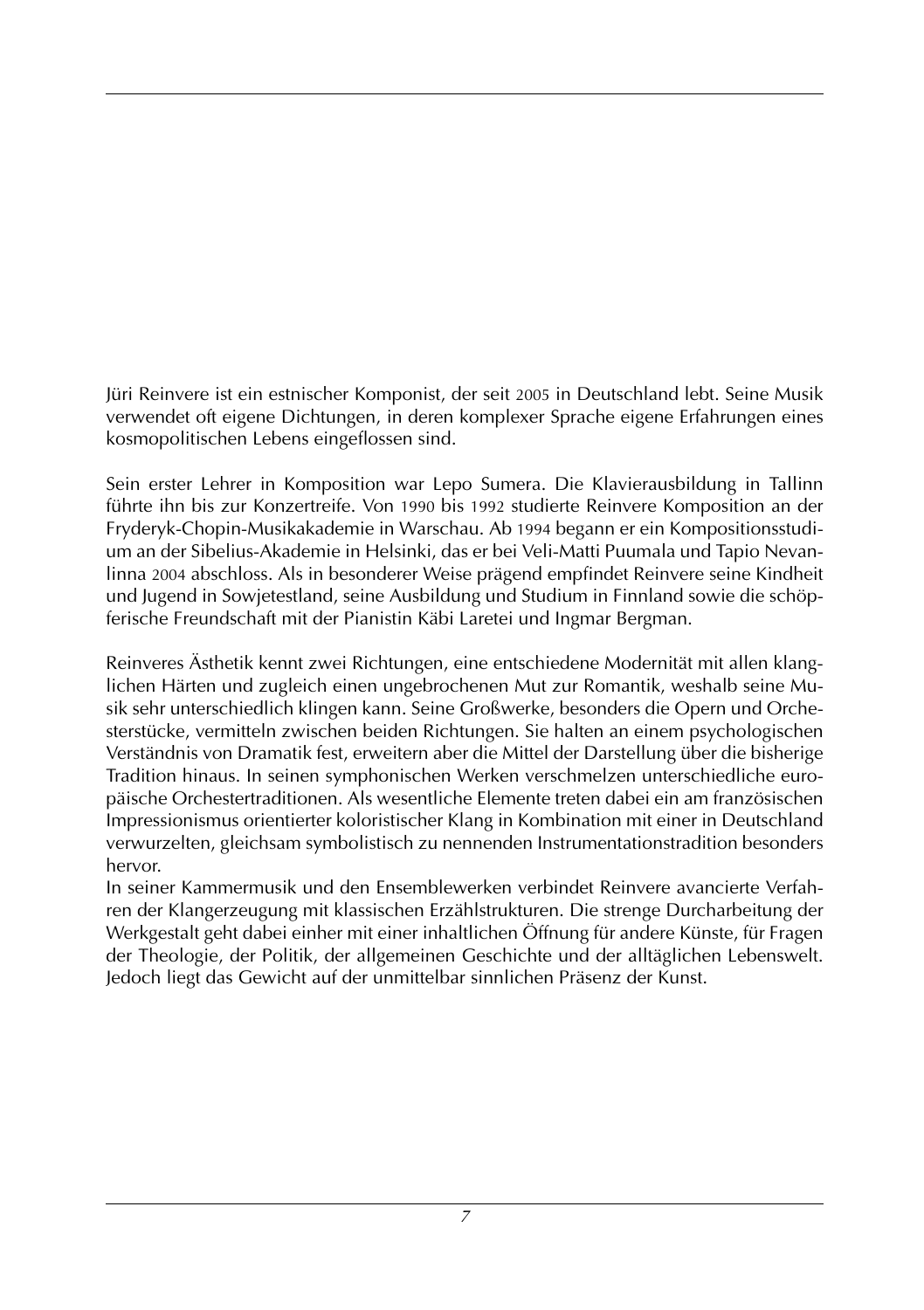## **stage works**

### **PEER GYNT** 2014

**d r a m at i s p e r s o n a e**: Peer Gynt (tenor) · Solveig (soprano?) · Åse / Old Solveig (mezzo-soprano) · Ingrid / A Green-Clad Woman / Nurse II / Anitra / A Dean's Wife (high soprano) · Young Solveig / Nurse I (lyric soprano) · Pastor / Monsieur Ballon / Butcher / Hussein, an Eastern Minister / Dean (cavalier baritone) · The Old Man of the Dovre / von Eberkopf / Dr. Begriffenfeldt / Cementery Guard (bass baritone) · Smith / Trumpeterstrale / Huhu / Aged Smith (tenor) · The Great Boyg / Cheshire Cat (counter tenor)

Choir (with 6 female and 2 male soloists)) · Children's choir

3(picc, alto fl).3(cor anglais).3(*Eb* clar, bass clar).3(db bn) – 4.3.3.1 – timp. 4 perc. 2 harps. piano/cel/synthesizer. strings – tape

Duration: 130'

Première: 29 November 2014, Oslo

Nils Harald Sødal (Peer Gynt) – Marita Sølberg (Young Solveig) – Ingebjørg Kosmo (Mother Åse, old Solveig) – Kari Ulfsnes Kleiven (Ingrid / A Green-Clad Woman / Nurse II / Anitra / A Dean's Wife) – David Hansen (The Great Boyg / Chshire Cat) – Thor Inge Falch (Smith / Trumpeterstrale / Huhu) – Johannes Weisser (Pastor / Monsieur Ballon / Butcher / Hussein, An Eastern Minister / Dean) – Ketil Hugaas (The Old Man of the Dovre / von Eberkopf / Dr. Begriffenfeldt / Cementery Guard) – Norwegian National Opera Chorus and Children's Chorus – Norwegian National Opera Orchestra – John Helmer Fiore (conductor) – Sigrid Strøm (director)

© Fennica Gehrman, Helsinki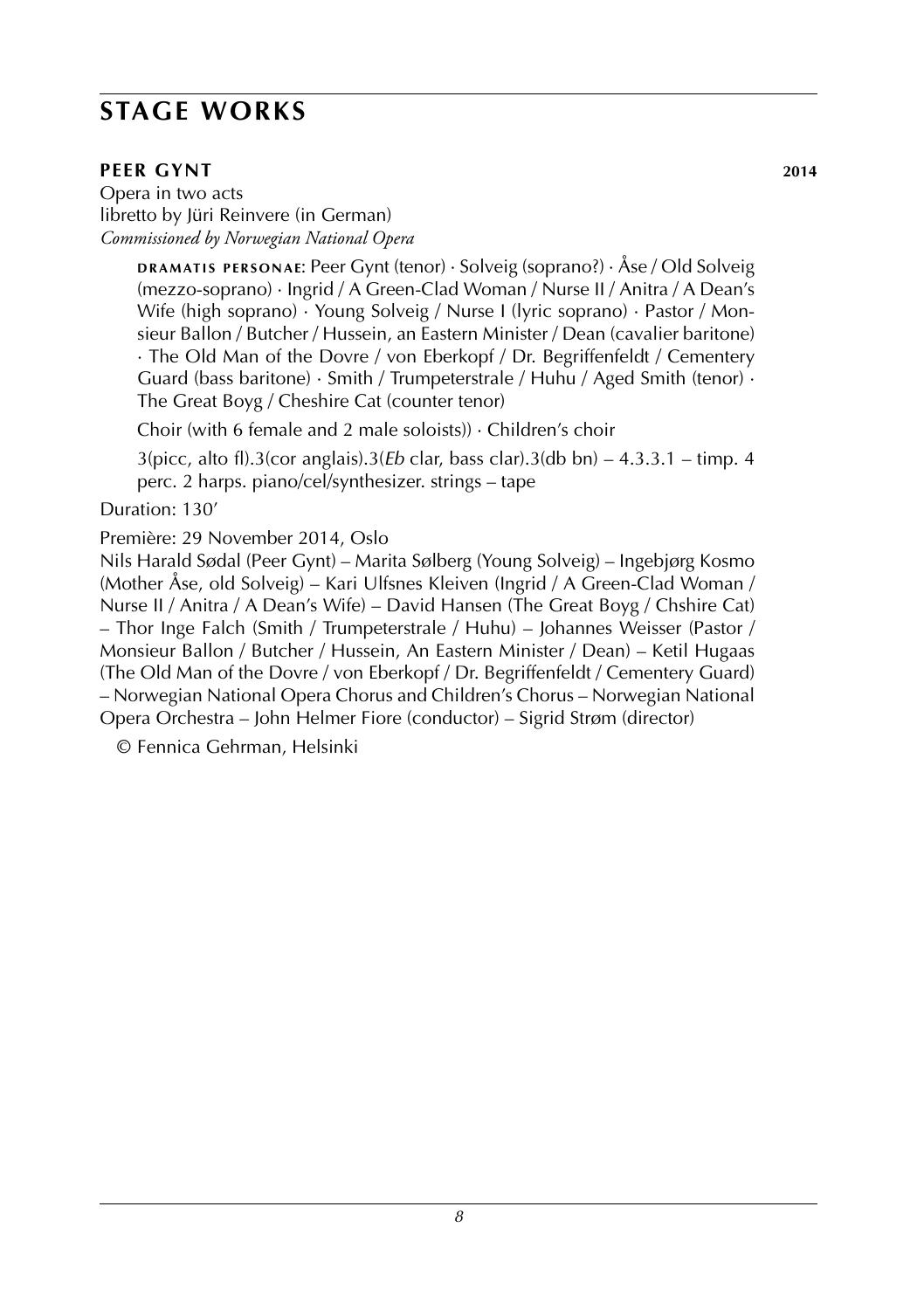### **stage works**

### **purge** (**fegefeuer**) **2012**

Opera in two acts

libretto by Jüri Reinvere based on Sofi Oksanen's novel 'Puhdistus' (in Finnish and Estonian)

**DRAMATIS PERSONAE:** Old Aliide (dramatic soprano) · Young Aliide (lyric soprano) · Zara (mezzo-soprano) · Hans (lyric tenor) · Martin (baritone) · Ingel (lyrical soprano) · Pavel (low tenor) · Lavrenti (bass) · NKVD Interrogation Officer (bass) · Soldier (bass/baritone/low tenor) · Ingrid's Child (mute role)

 $3(picc).3(cor anglais).3(bass clar).3(db bn) - 4.3.3.1 - timp. 4 perc. 2 harp.$ piano/cel/synthesizer. strings – tape

Duration: 130'

Première: 20 April 2012, Helsinki

Johanna Rusanen-Kartano (Old Aliide) – Helena Juntunen (Young Aliide) – Niina Keitel (Zara) – Tuomas Katajala (Hans) – Jaakko Kortekangas (Martin) – Hanna Rantala (Ingrid) – Juha Riihimäki (Pavel) – Koit Soasepp (Lavrenti) – Petri Pussila (NKVD Interrogation Officer) – Finnish National Opera Choir and Symphony Orchestra – Paul Mägi (coductor) – Tiina Puumalainen (director)

© Fennica Gehrman, Helsinki

### **minona 2019**

Opera

*Commissioned by Theater Regensburg, funded by Ernst von Siemens Musikstiftung*

**DRAMATIS PERSONAE:** Old Minona von Stackelberg (mezzo-soprano or low soprano) · Josephine von Brunsvik / Young Minona (lyrical soprano) · Gräfin von Goltz (mezzo-soprano) · Baron von Stackelberg (baritone) · Marie (lyrical soprano) · Graf von Teleki (bass) · Attila de Gerando (tenor) · Leonore (high soprano) · Maid at the Bánffys (mezzo-soprano) · Her Lover (cavalier baritone) mixed choir

 $3(pice).3(cor \text{ anglais}).3(bass \text{ clar}).3(db \text{ bn}) - 4.3.3.1 - timp. 3 perc. harp.$ strings

Duration: 120'

Première: 25 January 2020, Regensburg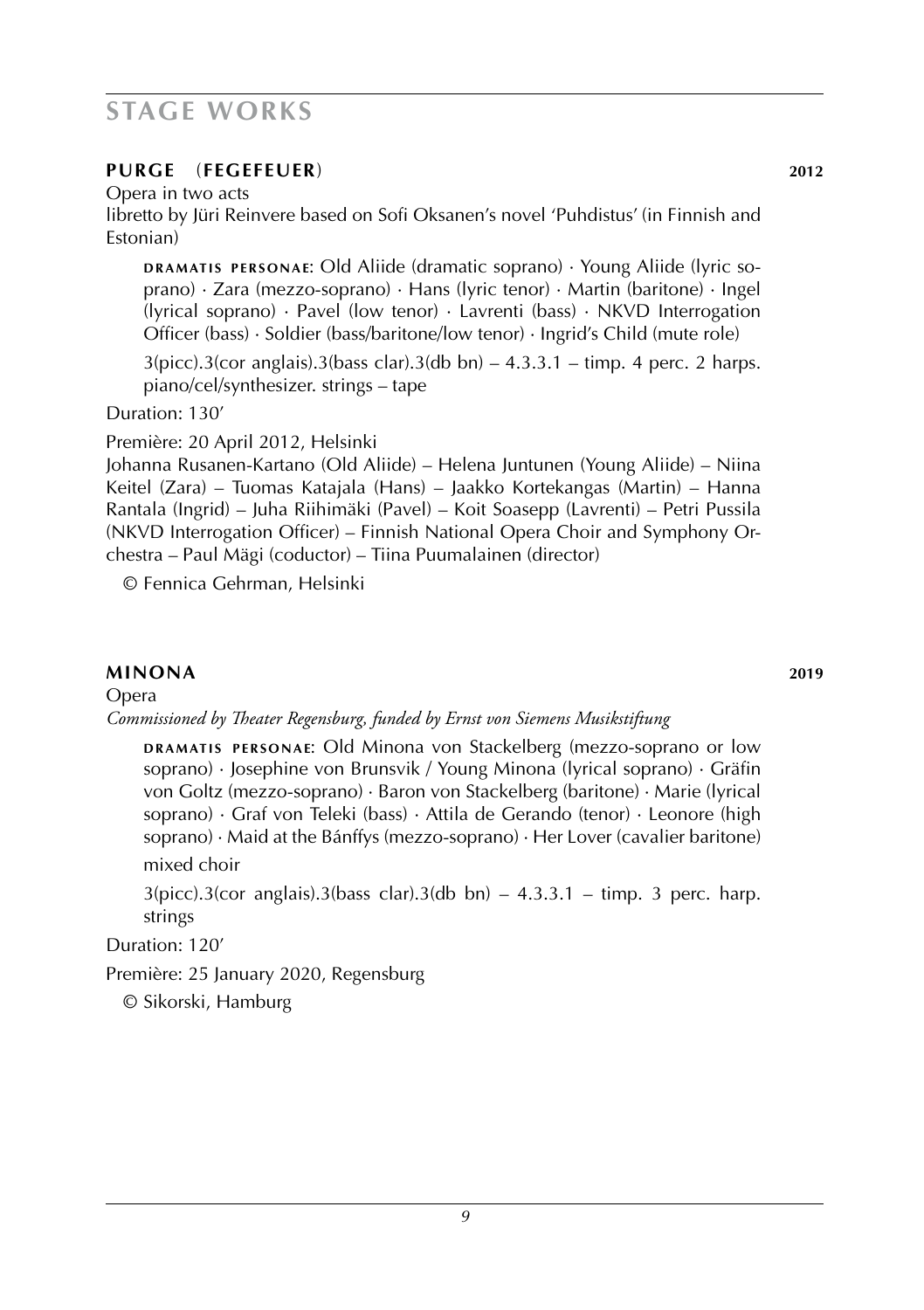### **orchestral and ensemble works**

#### **the arrival at the ligurian sea 2014**

for flute and ensemble  $1.1.1.0 - 0.0.0.0 - \text{strings} (1/0/1/1/1)$ 

Duration: 12'

First performance: 16 July 2016, Pärnu Monika Mattiesen (flute, narrator) – Ensemble Mosaik

© Sikorski, Hamburg

#### **the minutes 2015**

for ensemble and tape text on tape: Jüri Reinvere

 $1.0.1.0 - 0.0.0.0 -$  perc. piano. strings  $(1/0/1/1/0)$ 

Duration: 10'

First performance: 11 November 2015, Richmond Ensemble U

© Sikorski, Hamburg

### **concerto for two flutes, strings and percussion 2016**

*1*. Civettando

*2*. Largo

fl  $I$  (picc), fl  $II$  (alto fl) perc (tgl, crot, claves, shaker, bass dr, Chinese susp.cym, 3 tam-t). strings

Duration: 23'

First performance: 16 July 2016, Pärnu Maarika Järvi, Monika Mattiesen (flutes) – Järvi Academy Chamber Orchestra – Arkady Leytush (conductor)

© Sikorski, Hamburg

### **Lieder bei schwindendem licht**

(songs by the fading light) **2016** for soprano and orchestra

 ► *see:* VOCAL WORKS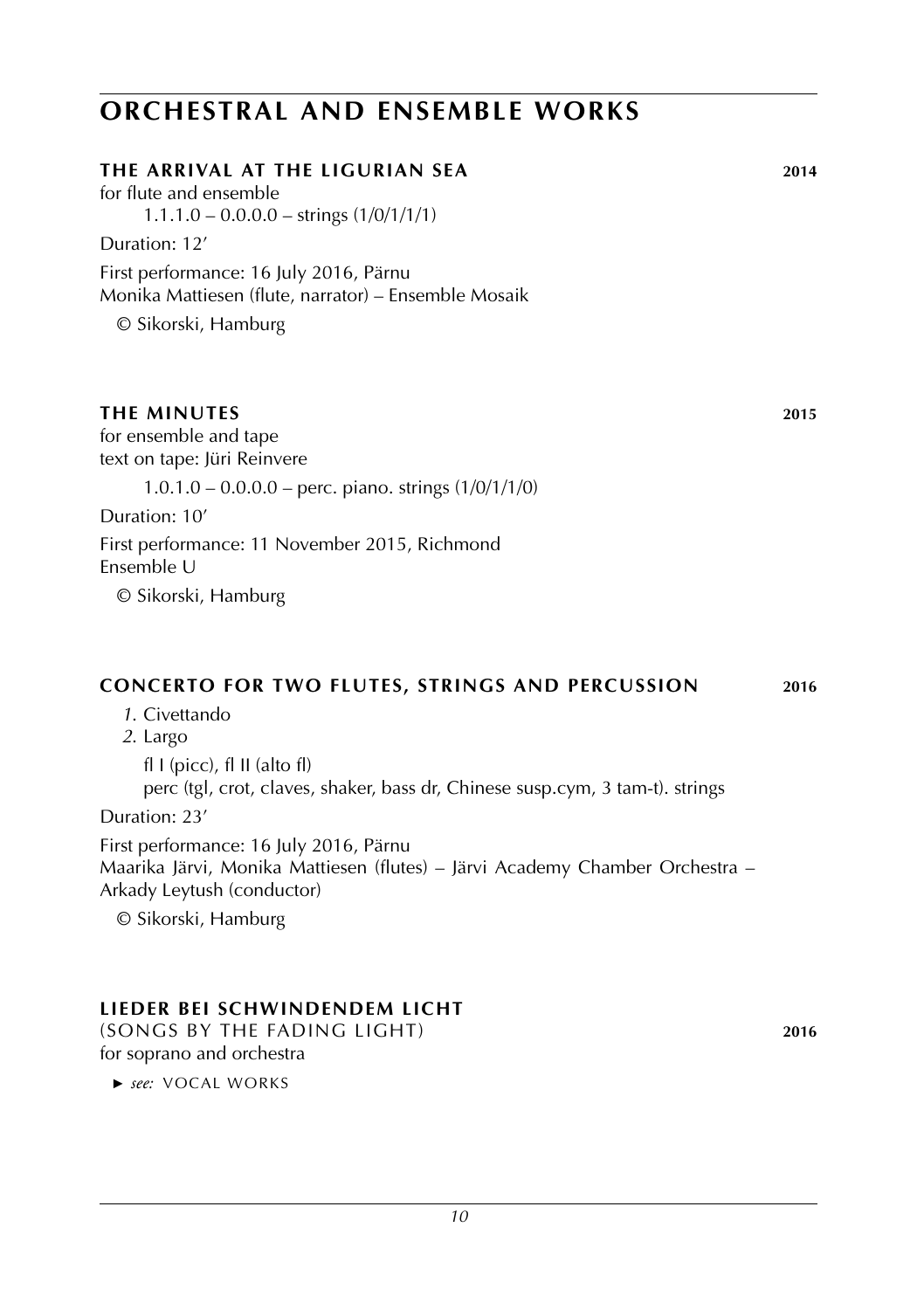### **orchestral and ensemble works**

### **Through a lens darkly 2017**-**2018**

for orchestra

*Commissioned by Gothenburg Symphony Orchestra for Ingmar Bergman's* 100th *birth anniversary*

Moderato ( $J = 64$ ) **·** Più mosso · Scherzando ( $J = 118$ ) · Largamente ( $J = 72$ ) · Più mosso  $(J = 78)$  **·** Presto assai **·** Come senza tempo  $(J = 54)$ 

 $3(pice).3(cor \text{ anglais}).3(bass \text{ clar}).3(db \text{ bn}) - 4.3.3.1 - \text{timp. 3 perc (l: mara$ cas, 5 wood bl, snare dr, 3 susp.cym, glsp – II: large tgl, small tgl, cabasa, high cowbell, rainstick, tamb, bass dr, 3 tam-t, metal sheet, sand blocks – III: small tgl, crot, 5 wood bl, 4 tom-t, tamb, 3 Chinese susp.cym). harp. piano. cel. strings

Duration: 15'

First performance: 2 February 2018, Gothenburg Gothenburg Symphony Orchestra – Frank Strobel (conductor)

© Sikorski, Hamburg

### **und müde vom glück, fingen sie an zu tanzen 2018**

(And tired from happiness, they started to dance) for orchestra

*Commissioned by the Estonian Festival Orchestra and Paavo Järvi*

- *1*. Schatten im Spiegel *Agitato, ma leggiero* ( $J = 116$ ) **·** *Doppio più lento* ( $J = 58$ )
- 2. Bewegung des Wartens *Leggiero*  $(L = 68-72) \cdot Un poco meno mosso \cdot Molto$  *meno mosso* **·** *A tempo* **·** *Ritenuto* **·** *A tempo*
- *3*. Entbehrung und Verlangen *Con fuoco* (q = 82) **·** *Robustamente, un poco più*  $mosso \cdot Alla$  breve, meno mosso ( $d = 58$ )  $\cdot$  *A tempo* ( $d = 82$ )  $\cdot$  *Subito*  $d = 92$

 $3(pice).3(cor$  anglais).3(db clar).3(db bn) – 4.3.3(bass trbn).1 – timp. 3 perc (I: 3 tgl, maracas, guiro, whip, bass dr, 3 susp.cym, handbell, sand blocks – 2: tgl, metal chimes, vibraslap, maracas, ratchet, 2 wood bl, 2 bongos, tamb, cym, glsp, sand blocks – III: crot, cabasa, maracas, 5 tom-t, tamb, snare dr, Chinese susp.cym, 3 tam-t, handbell, sand blocks). harp. piano/cel. strings

Duration: 24'

First performance: 8 August 2018, Pärnu Estonian Festival Orchestra – Paavo Järvi (conductor)

© Sikorski, Hamburg

### **mein vaterland. mein glück und meine liebe. 2019**

for mezzo-soprano, choir and small orchestra

 ► *see:* VOCAL WORKS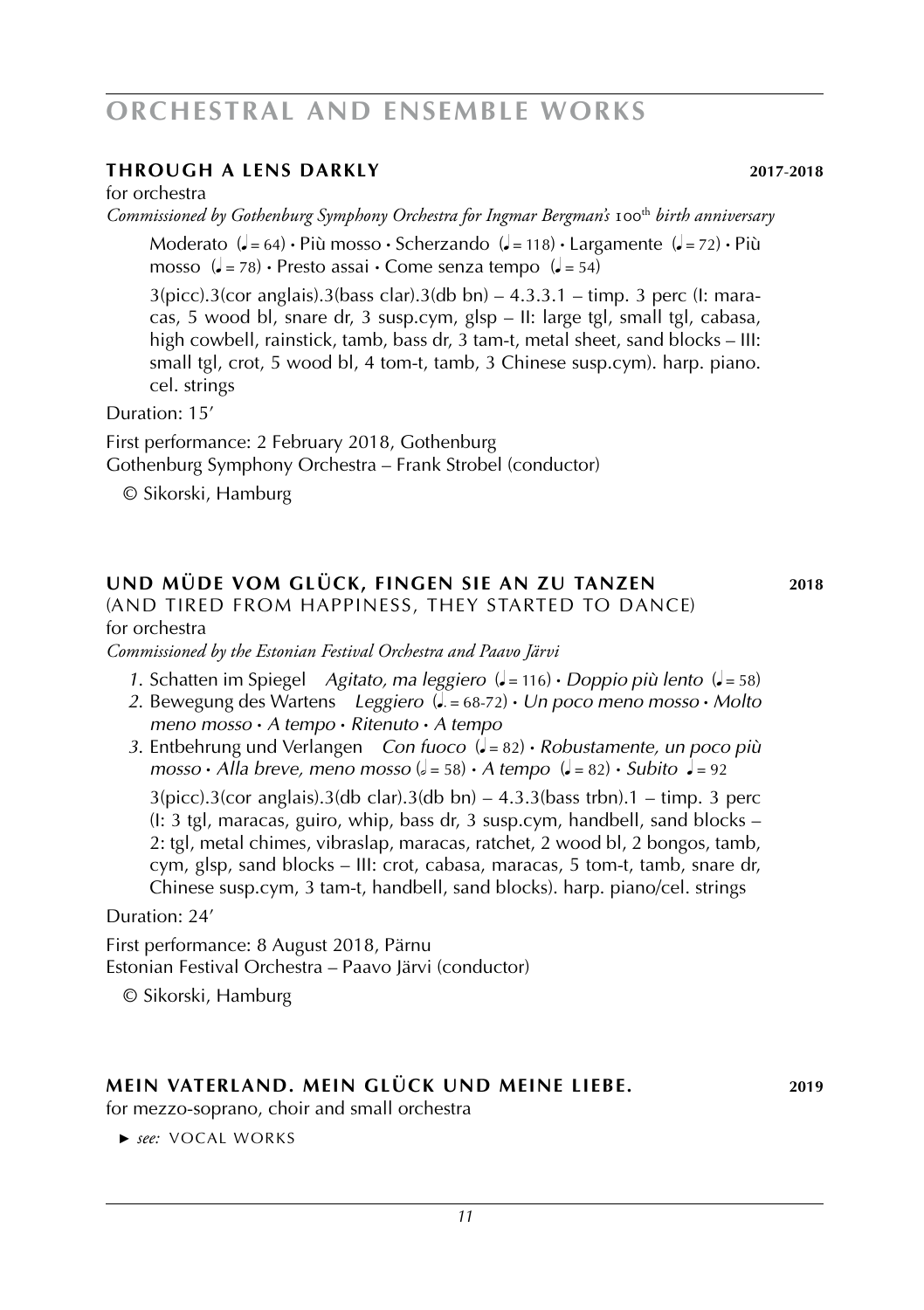### **orchestral and ensemble works**

### **ehe leviathan erwacht** (before leviathan awakes) **2019**

Symphonic annotations for large orchestra

*Commissioned by the Estonian National Symphony Orchestra*

Leggiero e tenebroso ( $J = 60$ )  $\cdot$  Sotto voce ( $J = 30 / J = J$ )  $\cdot$  Dolce ( $J = 40$ )  $\cdot$  Con grazia ( $d = 64$ ) **·** Molto vivace ( $d = 80$ ) **·** Largo ( $d = 48$ ) **·** Largo ( $d = 48$ ) **·** Adagio e dolce  $(\sqrt{2} = 70) \cdot$  Largamente  $(\sqrt{2} = 90) \cdot$  Ritenuto  $(\sqrt{2} = 70)$ 

 $3(pice).3(cor \text{ anglais}).3(Eb-clar, \text{ bass } clar).3(db \text{ bn}) - 4.3.3.1 - timp. 3 perc$ (I: guiro, wood bl, tamb, bass dr, 3 susp.cym, sand blocks – 2: shaker, maracas, cabasa, bongo dr, 3 very large tam-t, vibr – III: guiro, rainstick, tamb, side dr, 3 very large Chinese susp.cym, glsp, sand blocks). harp. piano/cel. strings

Duration: 28'

First performance: 12 April 2019, Tallinn

Estonian National Symphony Orchestra – Mihkel Kütson (conductor)

© Sikorski, Hamburg

### **die vertreibung des ismael** (ismael's expulsion) **2020**

for mixed choir and ensemble

 ► *see:* VOCAL WORKS

### **"inter lachrimas et luctum" – ein cellokonzert 2019**

2.2.3.2 – 2.2.1.1 – 2 perc. 2 pianos. strings  $(1/1/1/2/1)$ 

Duration: 15'

First performance: 1 October 2019, Kronberg Jean-Guihen Queyras (violoncello) – Ensemble Modern – Fuad Ibrahimov (conductor)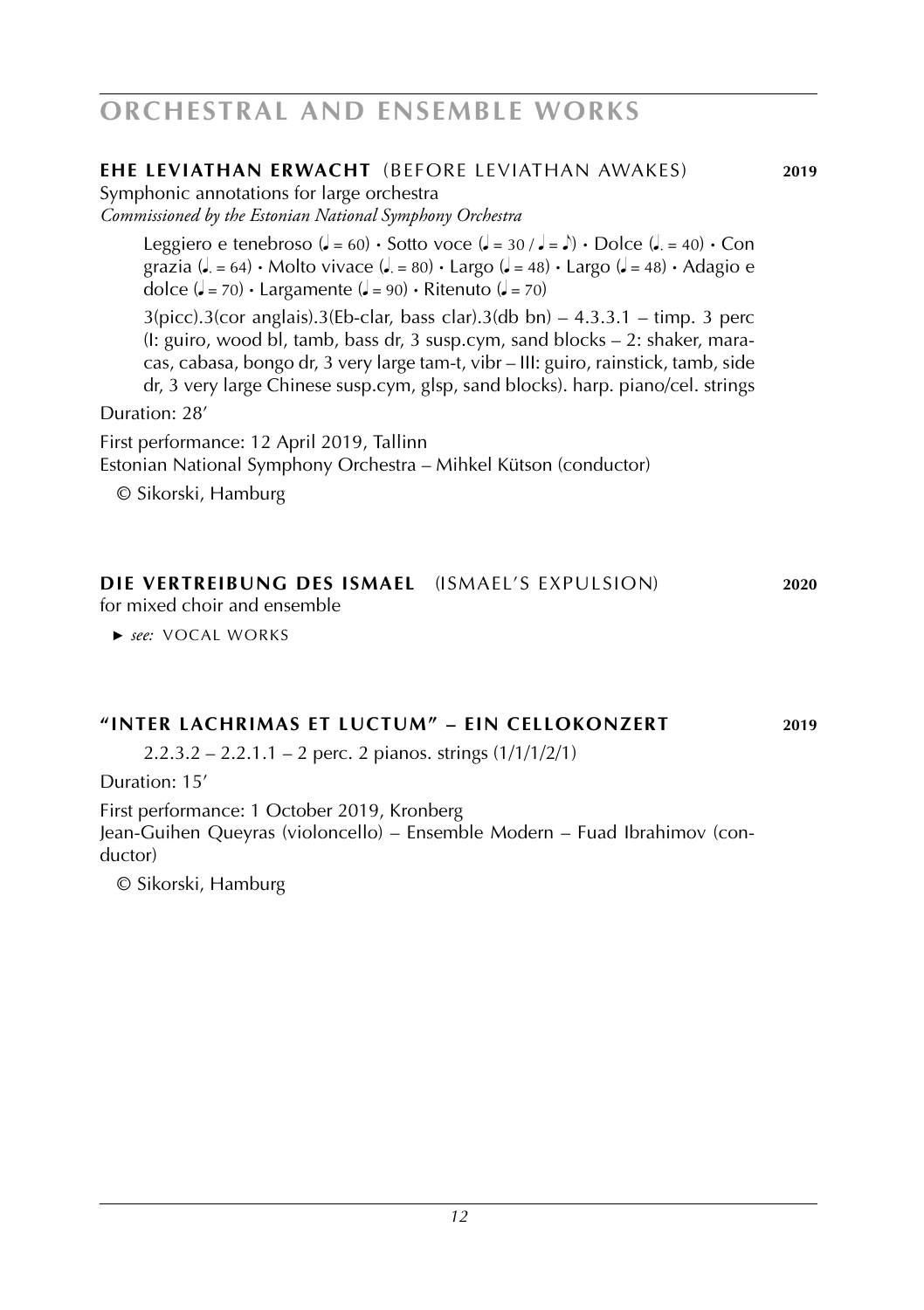| <b>ABENDE IN URVASTE</b> (EVENINGS AT URVASTE)<br>for piano                                                                                                                       | 1987 |
|-----------------------------------------------------------------------------------------------------------------------------------------------------------------------------------|------|
| Duration: 6'                                                                                                                                                                      |      |
| DOPPELQUARTETT MIT SOLOKLAVIER                                                                                                                                                    | 1994 |
| 1. Grave attacca · Ad libitum. Tempo come sopra attacca · Moderato con fuoco,<br>molto pesante<br>2. Adagio. Con moto · Poco meno mosso ( $\triangle$ = 60) · Più mosso, con moto |      |
| Duration: 23'                                                                                                                                                                     |      |
| First performance: 22 March 1994, Tallinn<br>Jana Peäske (piano) - NYYD Ensemble - Olari Elts (conductor)                                                                         |      |
|                                                                                                                                                                                   |      |
| <b>SOLO  VERS LA SARABANDE NOIRE</b><br>for piano                                                                                                                                 | 1998 |
| Duration: 9'                                                                                                                                                                      |      |
| First performance: 31 October 1998, Tallinn<br>Marko Martin                                                                                                                       |      |
| A.E.G<br>(T.I.M.E)<br>Canon à 4 for solo flute and electronics - video, graphic text and dancer ad lib.<br>Duration: 14'                                                          | 2005 |
| <b>SPACE WITHIN</b><br>for accordion, saxophone and percussion<br>Commissioned by Estonian Young Composers' Festival                                                              | 2009 |
| Duration: 20'                                                                                                                                                                     |      |
| First performance: 5 June 2009, Tartu<br>Trio S.A.P.: Jaak Lutsoja (accordion) – Ursula Chillaud (saxophone) – Anto Õnnis<br>(percussion)                                         |      |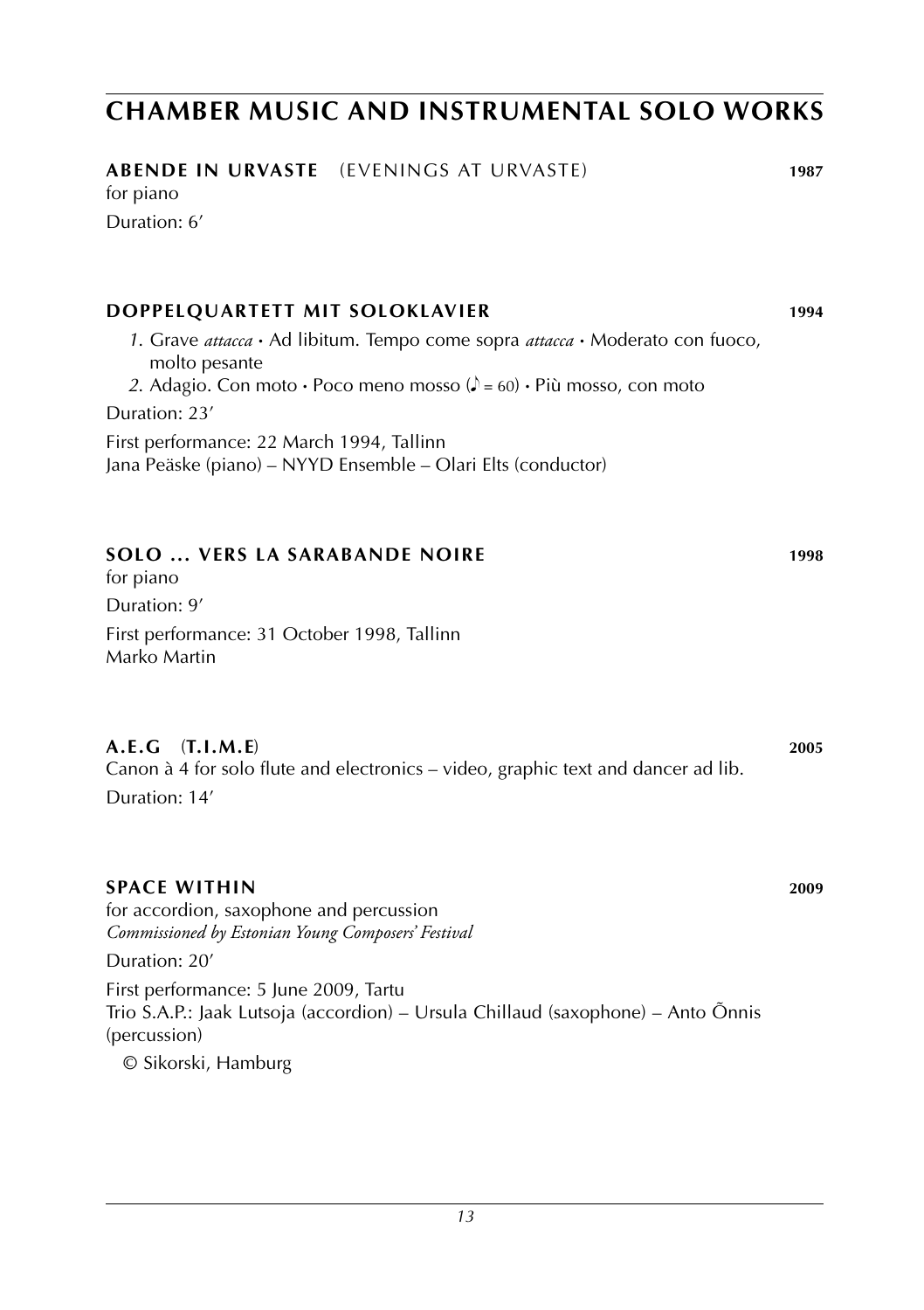#### **central hospital 2010**/**2011**

for string quartet and narrator text: Jüri Reinvere (in English)

Duration: 15'

First performance: 22 March 2011, Tallinn Sinfonietta Riga String Quartet – Peter Yearsley

© Sikorski, Hamburg

Central Hospital is the first part in the cycle Four Quartets ('Central Hospital' · 'Piazza di Santo Spirito' · 'let' · 'Prospekt Mira'). C e n t r a l H o s p i t a l may be performed separately or as part of the entire cycle.

### **piazza di santo spirito 2010**/**2011**

for string quartet and narrator text: Jüri Reinvere (in English)

Duration: 45'

First performance: 22 March 2011, Tallinn Sinfonietta Riga String Quartet – Peter Yearsley

© Sikorski, Hamburg

Piazza di Santo Spirito is the second part in the cycle Four Quart e t s ('Central Hospital' · 'Piazza di Santo Spirito' · 'let' · 'Prospekt Mira'). P i a z z a d i S a n t o S p i r i t o may be performed separately or as part of the entire cycle.

### **ricordanza 2012**

for flute *Commissioned by State Wind and Percussion Players' Competition* Duration: 7'

First performance: 13 March 2012, Tallinn Tarmo Johannes

© Sikorski, Hamburg

### **la legierezza 2012**

for flute *Commissioned by State Wind and Percussion Players' Competition* Duration: 5' First performance: 21 March 2012, Tallinn © Sikorski, Hamburg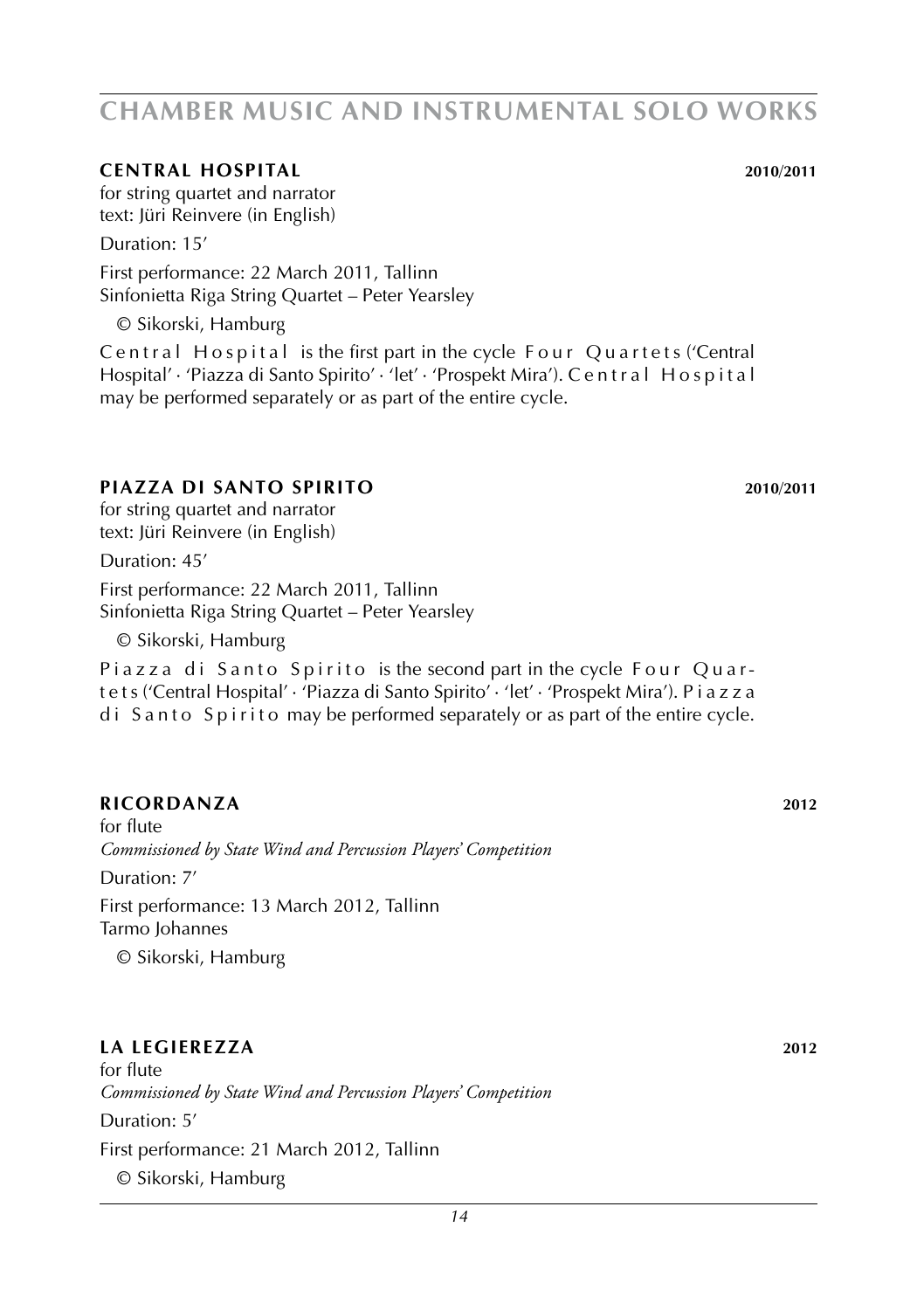| PIANO QUARTET<br>Duration: 14'<br>First performance: 2 March 2015, Tallinn<br>Odysseus String Quartet - Diana Liiv (piano)<br>© Sikorski, Hamburg | 2015 |
|---------------------------------------------------------------------------------------------------------------------------------------------------|------|
| DIE KRONE VON GNEIXENDORF<br>for shawm and tape<br>Duration: 10'<br>First performance: 20 January 2017, Berlin                                    | 2016 |
| Katharina Bäuml<br>© Sikorski, Hamburg                                                                                                            |      |
| WEIL SIE DIE SEELEN FRÖHLICH MACHT<br>for organ                                                                                                   | 2017 |
| Duration: 12'<br>First performance: 14 November 2017, Tallinn, St. Nicholas' Church<br>Kristel Aer<br>© Sikorski, Hamburg                         |      |
| UNGESCHRIEBENE STÜCKE: ESTLAND 1930<br>for piano<br>1. Con eleganza<br>2. Languido<br>3. Con moto, ma dolce<br>Duration: 8'                       | 2018 |

First performance: 12 February 2018, Tallinn Mati Mikalai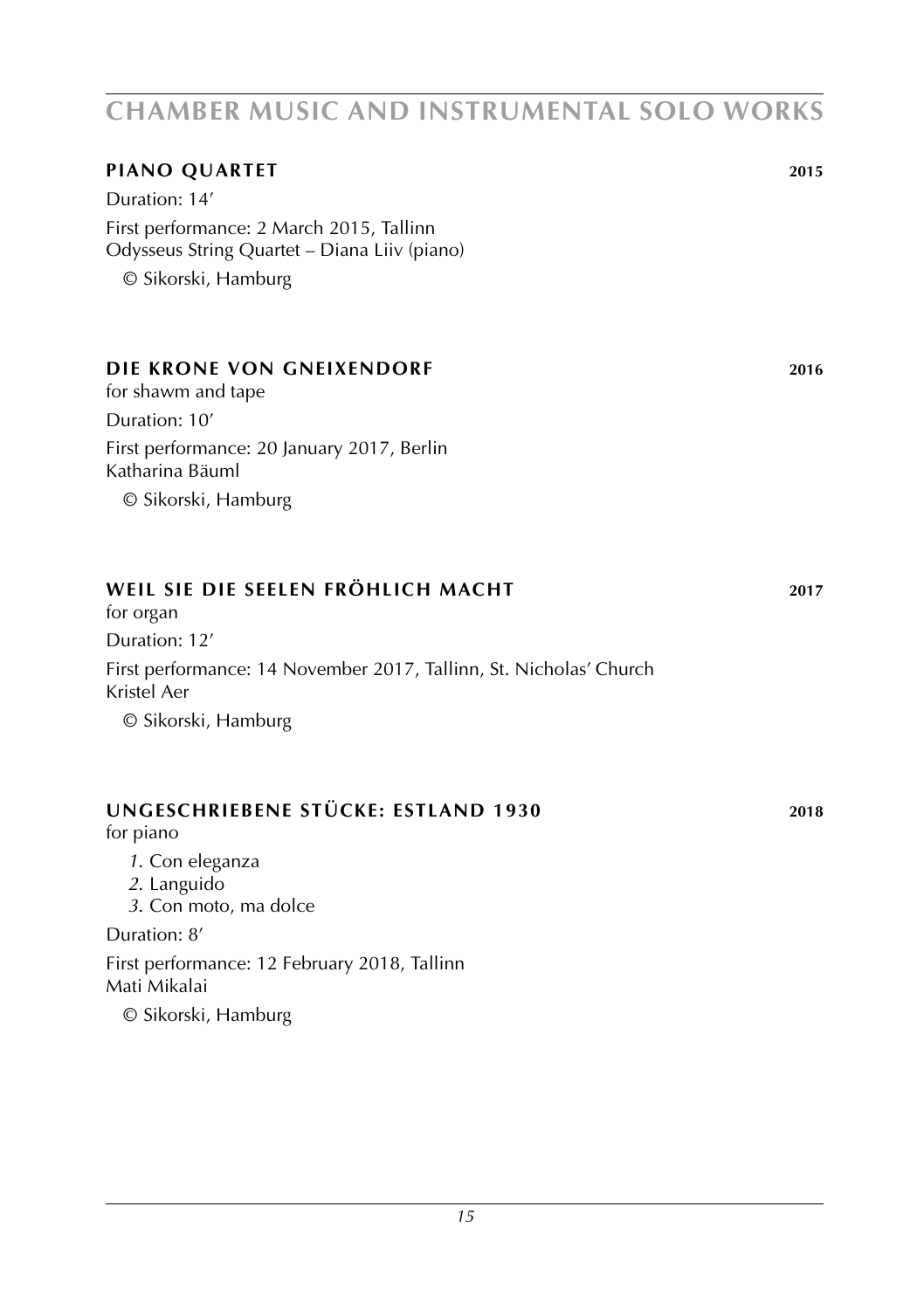#### *16*

## **chamber music and instrumental solo works**

### **wie ein vogel zu fliegen 2018**

for organ *Commissioned by Pärnu International Organ Festival* Duration: 10' First performance: 27 July 2018, Pärnu, St. Elizabeth's Church Ines Maidre

© Sikorski, Hamburg

### **flüchtig, für immer 2018**

Ein Prolog oder zweites Scherzo for quintet *Dedicated to Kronberg Academy*

piano. strings (1/0/1/1/1)

Duration: 7'

First performance: 27 July 2018, Frankfurt William Hagen (violin) – Sindy Mohamed (viola) – Hayoung Choi (violoncello) – Enno Senft (double bass) – Anna Naretto (piano)

© Sikorski, Hamburg

### **hävijää 2018**

Quintet for clarinet, two violins, viola and violoncello

Duration: 10'

First performance: 28 October 2018, Tallinn Toomas Vavilov (clarinet) – Harry Traksmann, Olga Voronova (violins) – Laur Eensalu (viola) – Leho Karin (violoncello)

© Sikorski, Hamburg

### **trio for trumpet, Organ and violin 2019**

*Commissioned by Bachwoche Ansbach* 2019

Duration: 7'

First performance: 31 July 2019, Ansbach Simon Höfele (trumpet) – Sebastian Küchler-Blessing (organ) – Franziska Hölscher (violin)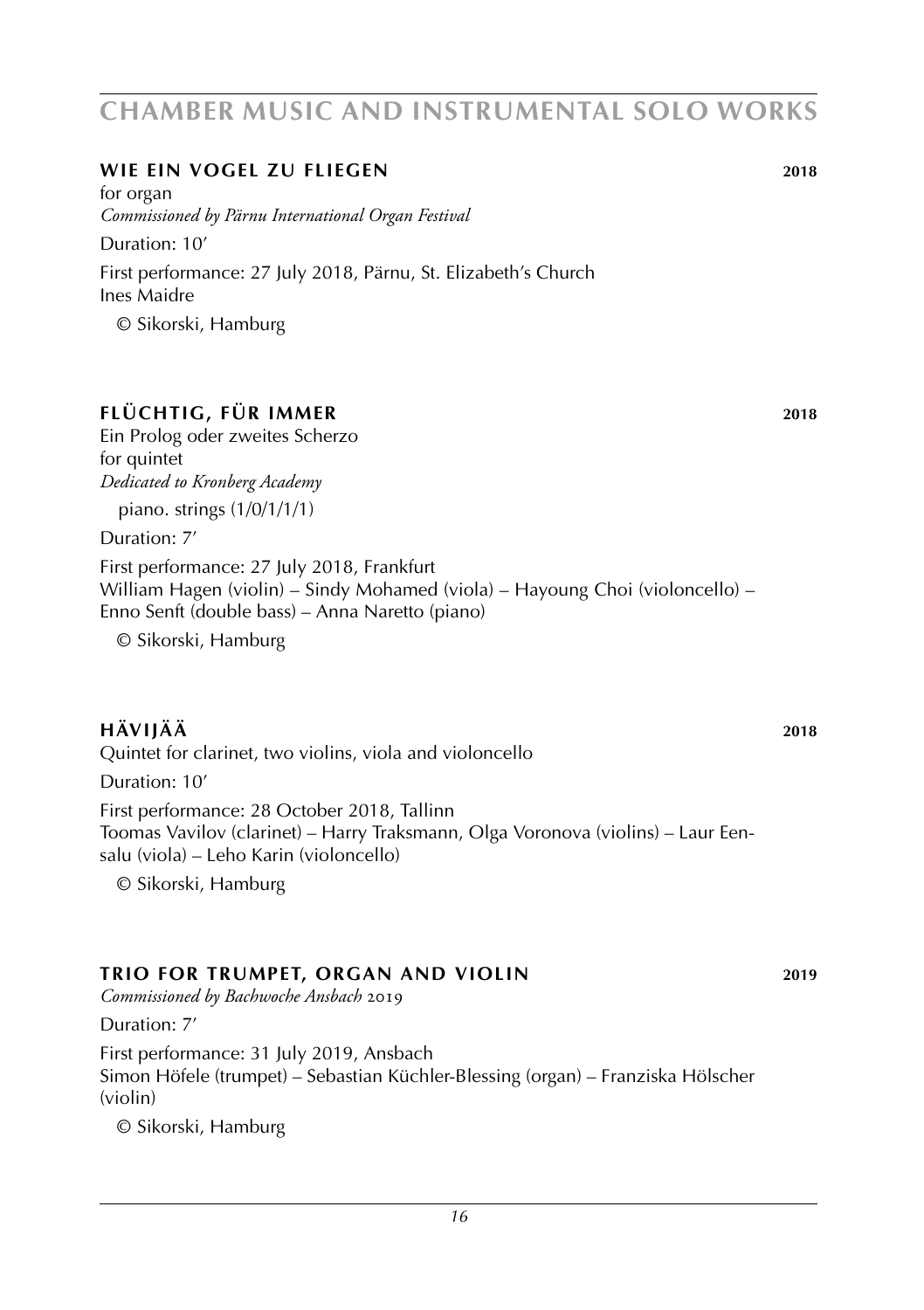### **sonata for violoncello and piano 2019**

*Dedicated to David Geringas*

Duration: 30'

First performance: 22 September 2019, Stolpe David Geringas (violoncello) – Ian Fountain (piano)

© Sikorski, Hamburg

### **der stern von waltershausen 2019**

for organ and one or two instruments *Commissioned by Bachwoche Ansbach* 2019

Duration: 7'

First performance: 31 July 2019, Ansbach Sebastian Küchler-Blessing (organ) – Simon Höfele (trumpet) – Franziska Hölscher (violin)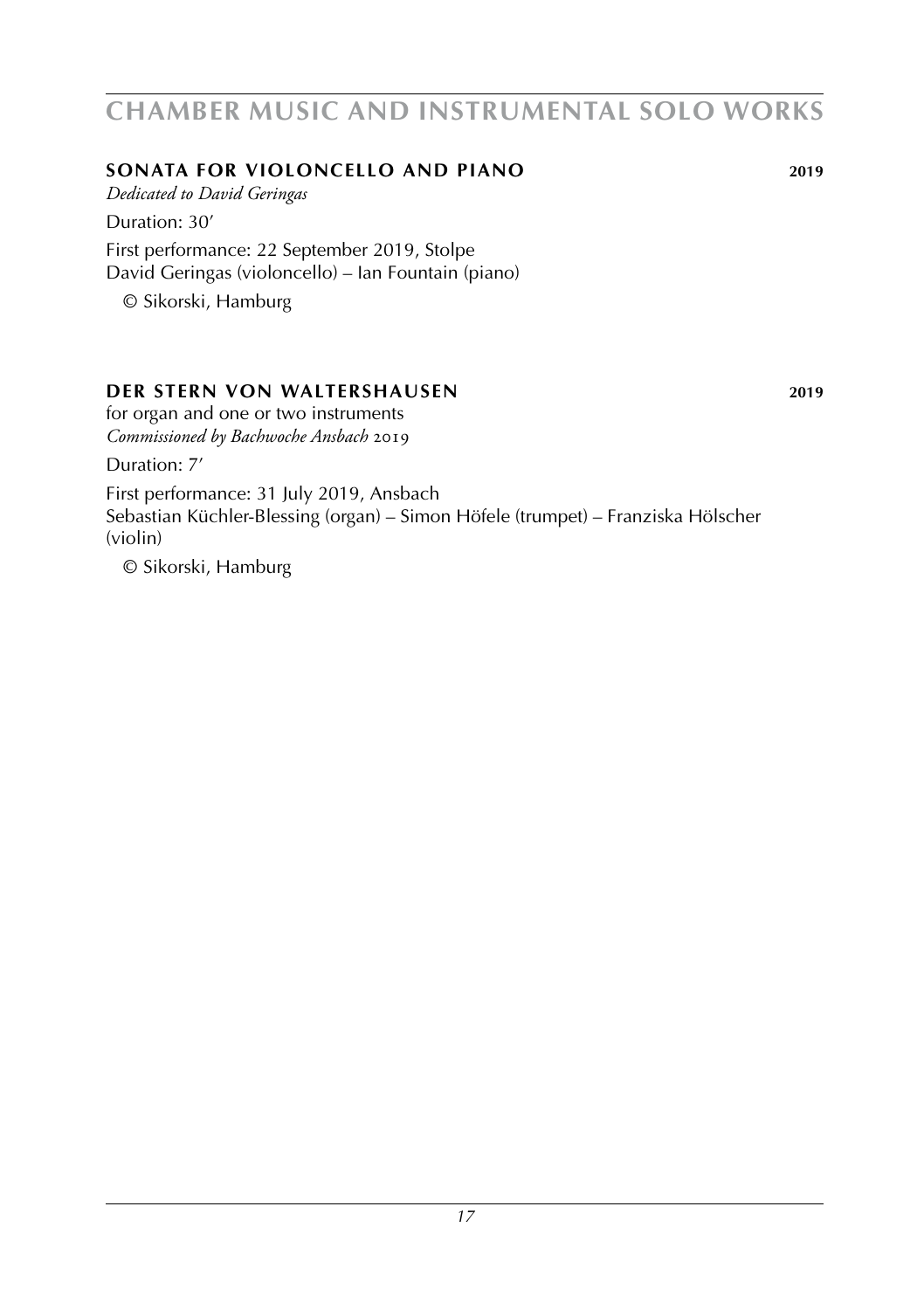# **vocal works**

### **frost at midnight 2008**

for bass flute and mixed choir text: Jüri Reinvere (in English) *Commissioned by Estonian Music Days Festival*

Duration: 20'

First performance: 5 April 2008, Tallinn Richard Craig (flute) – Estonian Philharmonic Chamber Choir – Risto Joost (conductor)

### **beneath the burial sky 2009**

for mixed choir text: Jüri Reinvere (in English) Duration: 20' © Sikorski, Hamburg

### **REQUIEM** 2009

for flute, two tenors, baritone, bass, female reciter and electronica text: Jüri Reinvere (in English)

- *1*. Melancholy Dancing
- *2*. The Drops of the Night
- *3*. The Opposite of Thought
- *4*. The Wakes in White

Duration: 45'

First performance: 23 March 2009, Helsinki Richard Craig (flute) – Toomas Tohert, Mikk Üleoja (tenors) – Rainer Vilu (baritone) – Aarne Talvik (bass) – Catherine Jarvis (reciter) – Jüri Reinvere (electronica)

© Sikorski, Hamburg

### **the empire of may 2010**

for voice, flute, kantele, violoncello and electronica

Duration: 11'

First performance: 5 May 2010, Tallinn Ensemble Resonabilis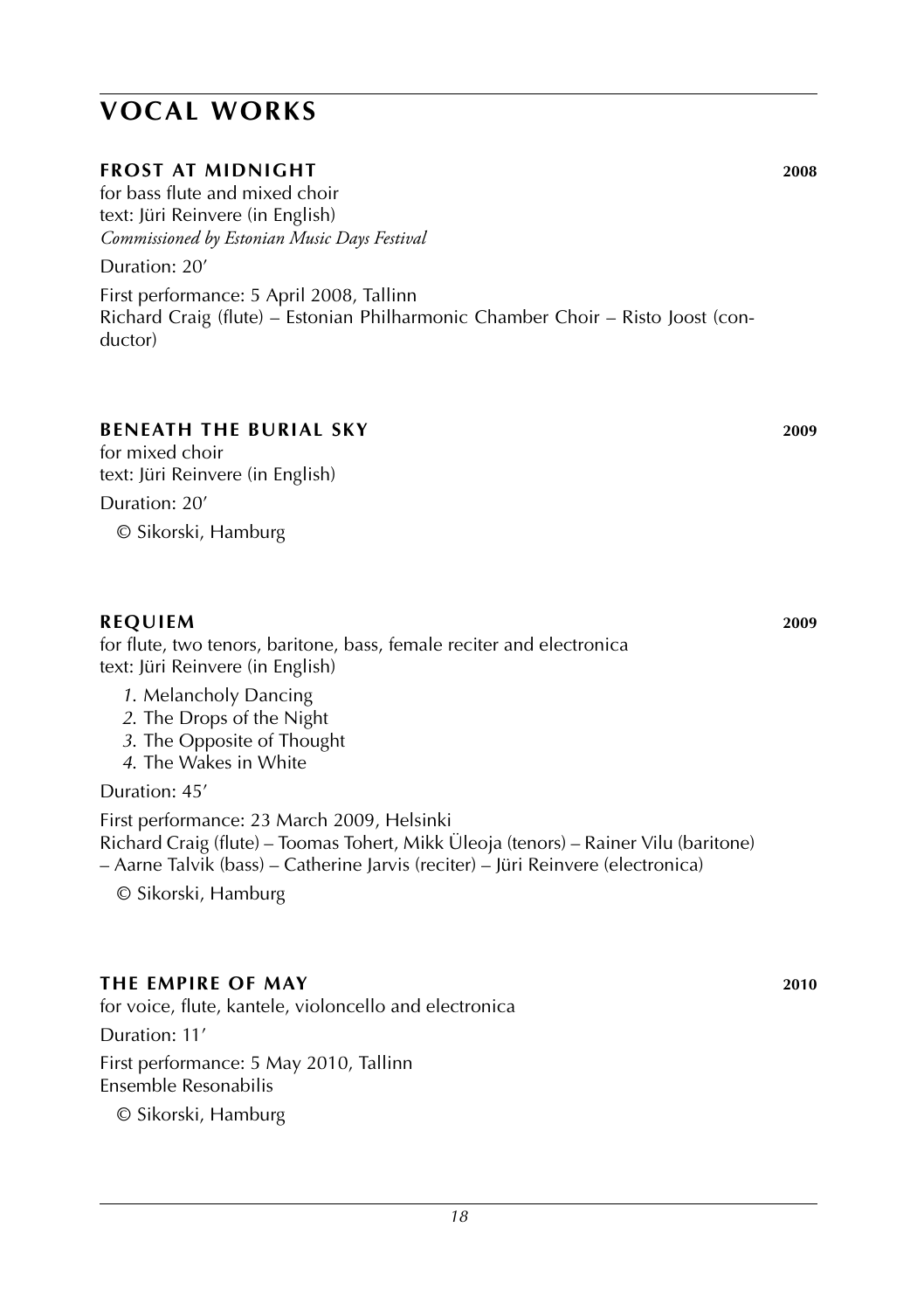# **vocal works**

### **Lieder bei schwindendem licht**

(songs by the fading light) **2016**

for soprano and orchestra

text: Jüri Reinvere (in German)

- *1*. Brief der jungen Lady Macbeth *Con brio* (q . = 72) **·** *Poco meno mosso* **·** *Molto meno mosso*
- *2*. Die Taufe *Molto lento* ( $\sqrt{=}$  = 48)
- *3*. Sommerhaus *Vivace* (*J.* = 76)
- *4*. Bagdad *Andantino* **·** *Meno mosso*
- *5*. Methan *Risoluto* ( $J = 74$ )  $\cdot$  *Un poco più mosso* ( $J = 88$ )  $\cdot$  *Più sostenuto* ( $J = 46$ )  $\cdot$  $Doppio (J = 92) \cdot Un poco meno mosso$

 $2(pice).2(cor \text{ anglais}).2(bass \text{ clar}).2(db \text{ bn}) - 4.2.3.1 - \text{timp. 2 perc (l: 3 hand$ bells [or tgl], maracas, tamb, snare dr, 3 Chinese susp.cym, 3 tam-t, sand blocks – II: 3 handbells [or tgl], maracas, tamb, snare dr, bass drum, 3 susp. cym, vibr). harp. strings

Duration: 10'

First performance: 13 July 2016, Rapla

Pille Lill (soprano) – YOA Orchestra of the Americas – Carlos Miguel Prieto (conductor)

© Sikorski, Hamburg

### **bleicher Karneval 2018**

for voice and piano *Commissioned by Kissinger Sommer* Text: Jüri Reinvere (Nos. 1, 2), Sylvia Plath (No. 3)

- *1*. Halcyon
- *2*. Zinnschmetterling
- *3*. Brasilia

Duration: 12'

First performance: 30 June 2018, Bad Kissingen Caroline Melzer (soprano) – Alex Baum (piano)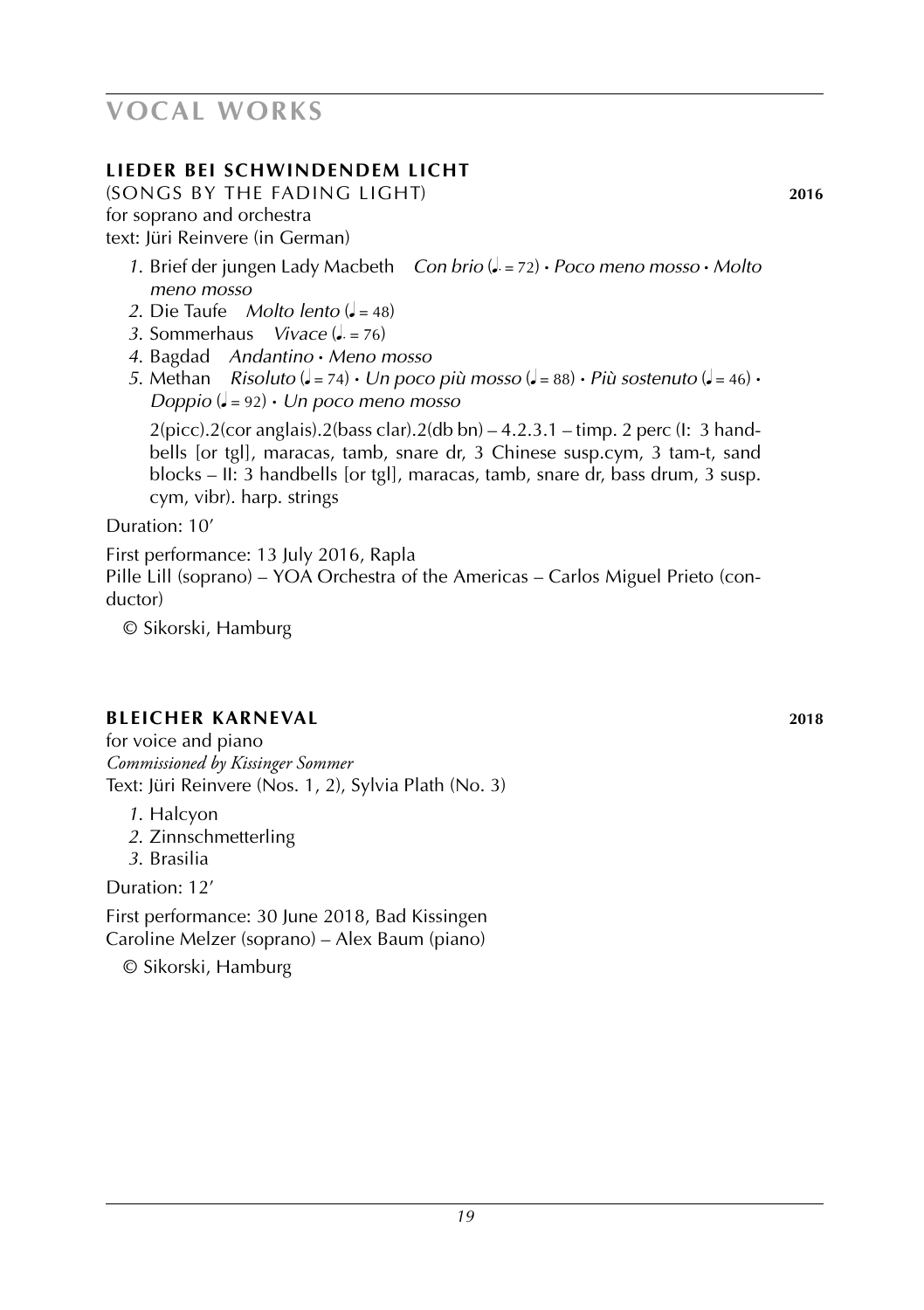# **vocal works**

### **mein vaterland. mein glück und meine liebe. 2019**

for mezzo-soprano, choir and small orchestra Commissioned by the Estonian Choral Festival of Tartu on the occasion of their 150th anni*versary*

 $0.0.0.0 - 4.2.3.1 -$  timp. perc. harp. strings

Duration: 15'

First performance: 20 June 2019, Tartu Kai Rüütel (mezzo-soprano) – Estonian National Male Choir and Academic Womens Choir of the University of Tartu – Members of the Vanmuine Symphony Orchestra – Triin Koch (conductor)

© Sikorski, Hamburg

### **die vertreibung des ismael** (ismael's expulsion) **2020**

for mixed choir and strings text: Jüri Reinvere (in German) *Commissioned by RIAS Kammerchor Berlin, funded by the Ernst von Siemens Music Foundation*

choir (11/8/8/8) – strings (6/5/4/4/2)

Duration: 40'

First performance: 20 March 2020, Berlin RIAS Kammerchor – Ensemble Resonanz – Justin Doyle (conductor)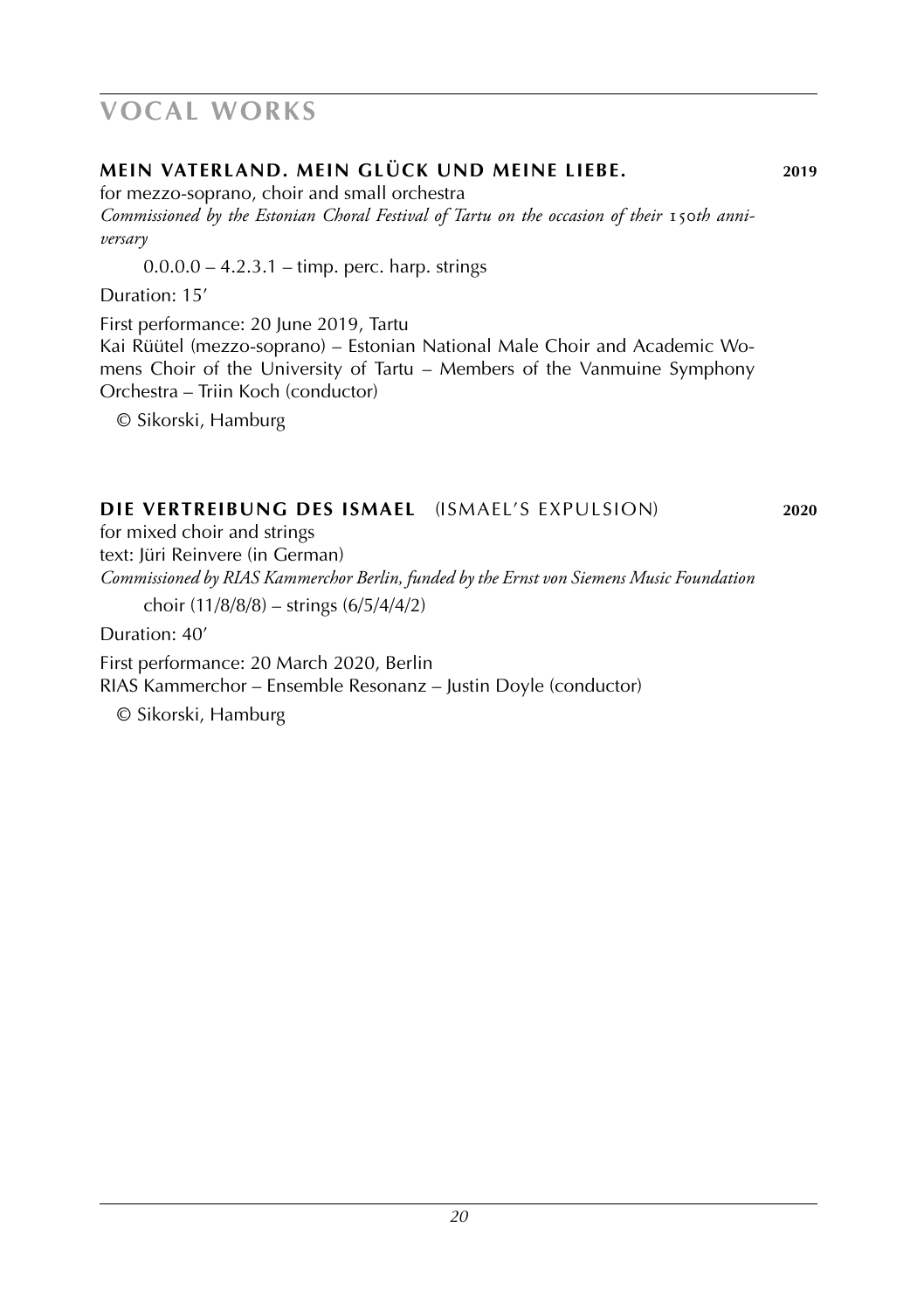# **index**

| Before Leviathan Awakes (Ehe Leviathan erwacht)  12                                                       |  |  |  |  |  |  |
|-----------------------------------------------------------------------------------------------------------|--|--|--|--|--|--|
|                                                                                                           |  |  |  |  |  |  |
|                                                                                                           |  |  |  |  |  |  |
|                                                                                                           |  |  |  |  |  |  |
| Ehe Leviathan erwacht (Before Leviathan Awakes)  12                                                       |  |  |  |  |  |  |
|                                                                                                           |  |  |  |  |  |  |
|                                                                                                           |  |  |  |  |  |  |
|                                                                                                           |  |  |  |  |  |  |
|                                                                                                           |  |  |  |  |  |  |
| "Inter lachrimas et luctum" - Ein Cellokonzert  12<br>Ismael's Expulsion (Die Vertreibung des Ismael)  20 |  |  |  |  |  |  |
|                                                                                                           |  |  |  |  |  |  |
|                                                                                                           |  |  |  |  |  |  |
|                                                                                                           |  |  |  |  |  |  |
|                                                                                                           |  |  |  |  |  |  |